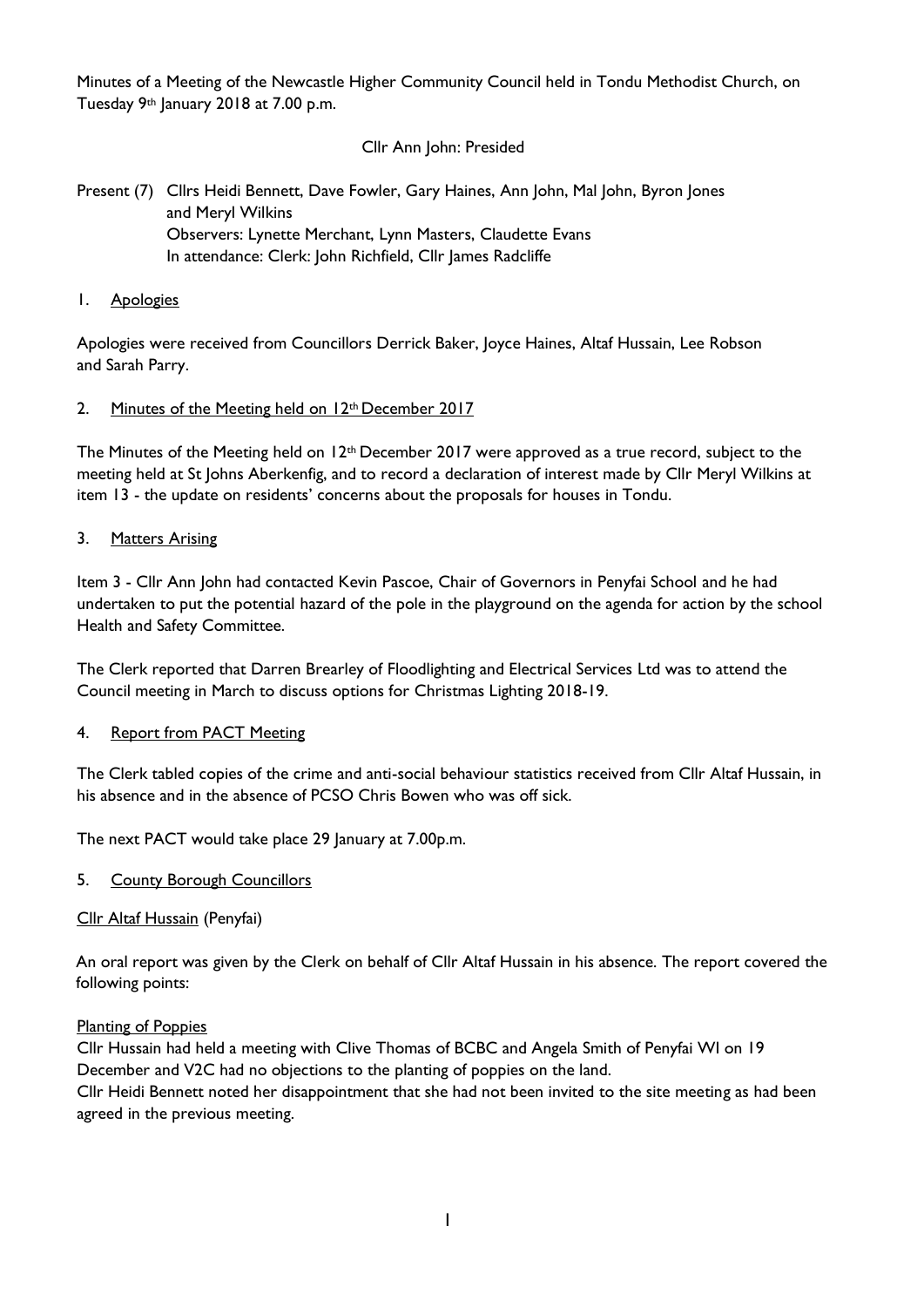# All Saints Way

An objection to the Planning Application P/17/1073/FUL land at All Saints Way, Penyfai for housing would be submitted by the County Council and the Community Council agreed it would also object to this application.

# Waste

Fly tipping of building material under the motorway bridge had been reported to BCBC by Cllr Hussain. Waste collection at North Lodge had now been resolved.

Cllr Meryl Wilkins reported that there as a large amount of rubbish in the garden of one of the houses in Protheroe Avenue, the house was composed of two flats, and the fence was down at the rear. It was noted that this might be a private residence and the Clerk would write to V2C.

### Cllr James Radcliffe (Aberkenfig)

Cllr James Radcliffe was welcomed to the meeting and made the following report:

# Roads

Cllr Radcliffe reported that BCBC had resurfaced Heol Persondy, following complaints the contractors undertook to redo the work.

He also reported that Mount Pleasant was in a very poor state – an un-adopted road - a resident had fallen recently – Cllr Radcliffe was concerned and investigating.

### **Developments**

Cllr Radcliffe had discussed the promises made by developers and not fulfilled. A number of councillors were taking independent legal advice on this to find the necessary powers for the BCBC to enforce what been promised.

Concerning the proposals in Tondu, Cllr James Radcliffe had spoken with the Deputy Chair of Planning of another authority for advice on how to deal with the proposals. Noted that a Councillor can chose who speaks on behalf of the objectors.

### **Health Authority Area**

The Welsh government had put out proposals and consultation to change the health board boundaries from ABMU to Cwm Taf. Consultation to be noted

### Land behind Tondu School

Cllr Radcliffe had held a meeting on site where damage had taken place by the path at the back of Tondu School. On taking the matter up with the BCBC with a view to taking enforcement action, He felt that the BCBC would not actively pursue a prosecution, and had left the education department to resolve it. He would request the enforcement officer to visit. The Clerk would write to the BCBC Environment Department endorsing this request.

### 6. Report from the Community Council Maintenance Committee

The members of the Maintenance committee, Cllrs Gary Haines Mal John and adviser Mr Alex Marshall had met on site to look at a number of maintenance issues.

They had been informed that Bridgend Town Council was able to provide some bins suitable for dog waste, and also to provide emptying facilities on a rechargeable basis.

The Clerk had written to their Clerk asking to confirm the price.

The Committee examined the site of the community Woodland with particular reference to drainage on the site. Discussions has taken place with Mr Rob Jones of BCBC who had been very helpful when the project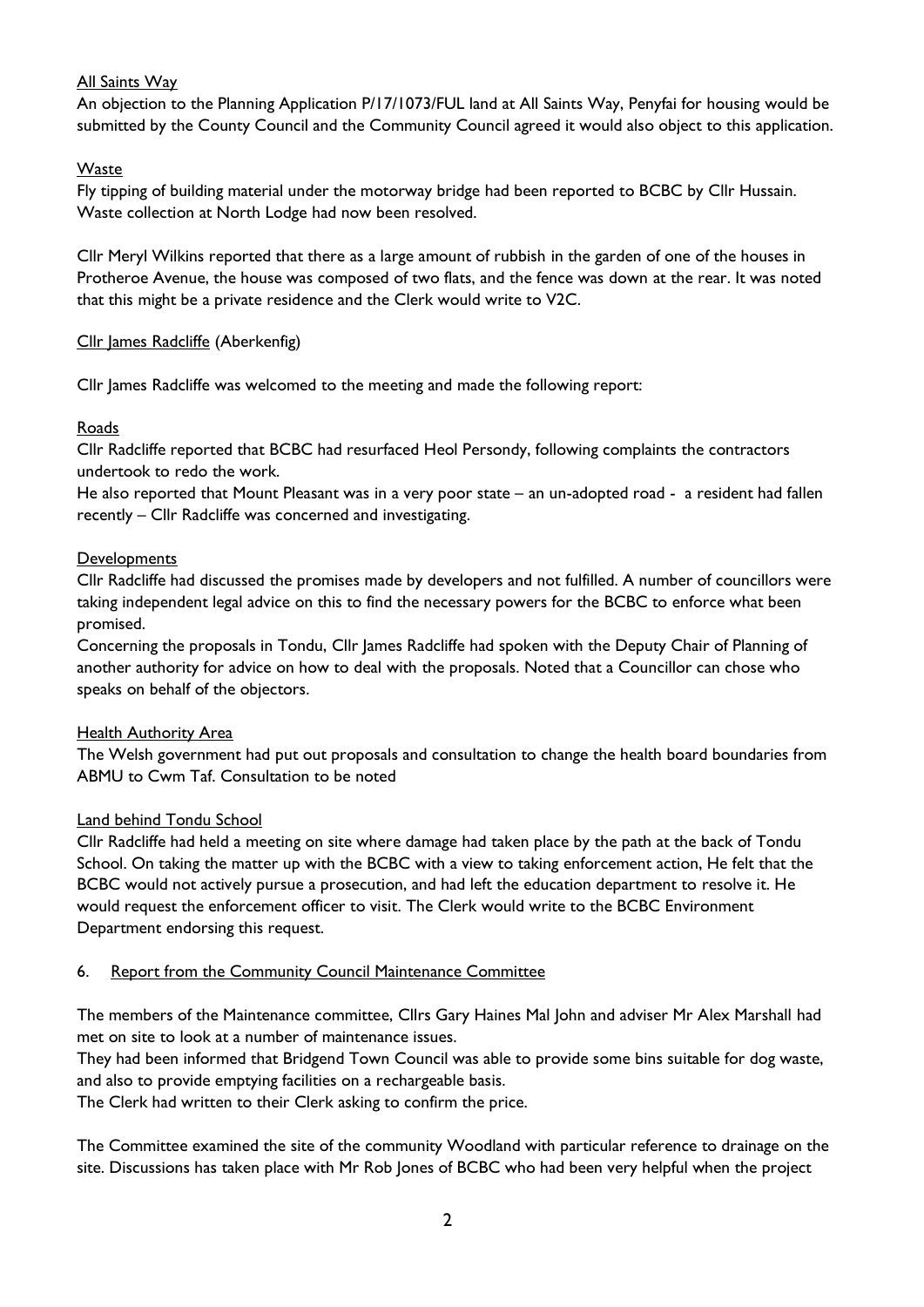was first carried out. Arrangements had been made for Dr Elin Richards of Coed Cymru to visit the site in the presence of councillors to advise on the best way forward. It was agreed that the Council needed:

- (i) Professional advice on water management in the site;
- (ii) Reconstruction and redefinition of the pathways in the woods;
- (iii) Then it would be possible to undertake a further planting programme of native species.

It was also recommended that the pathway between the school and the woodlands was resurfaced in tarmac or similar to improve this for the pupils. It was also necessary to identify a reliable supplier to undertake the work.

The Committee members wished to thank Mr Alex Marshall for his input and expertise.

### 7. Consultation on Planning Laws in Wales 2018

The Clerk would provide a note to comment on this matter. Also send Cllr Meryl Wilkins a copy of how to access the consultation document.

# 8. Independent Review Panel for the Community and Town Council Sector in Wales

It was noted that the Independent Review Panel for the Community and Town Council Sector in Wales were consulting widely for the views of a range of people to inform their thinking on the future of Town and Community Councils.

The four questions were - What should Community and Town Councils be responsible for? How should they operate? What is standing in their way to deliver for the local community? How do Councils ensure they best represent their local community?

A response from the Newcastle Higher Community Council would be discussed at the next meeting.

### 9. Hanging Basket Provision in 2018

The Clerk had previously received a quotation from Boverton Garden Centre and awaited a competitive quote from Awen Trust. When this was received, the Clerk would consult the Chair and Deputy Chair, and instruct the successful applicant accordingly. It was agreed to continue with Mr David Thomas to provide installation watering and taking down facilities.

### 10. Bins – Installation and emptying

Bridgend Town Council had agreed to provide for installation and emptying of bins on a rechargeable basis. The Clerk had requested details of the costs for the Council's approval. When this was received, he would return to the Council.

### 11. Speed Signs Penyfai - Update

BCBC Highways Department had been consulted about the suggested installation of speed signs in Penyfai. No reply had yet been received. The Clerk would ask again.

### 12. Review of BCBC Town & Community Council Charter

The BCBC had arranged to review the Charter at their regular Forum Meetings of Tondu and Community Councils – it was noted that Cllr Heidi Bennett was our representative on the Forum, and would advise the Council with their recommendation after the meeting.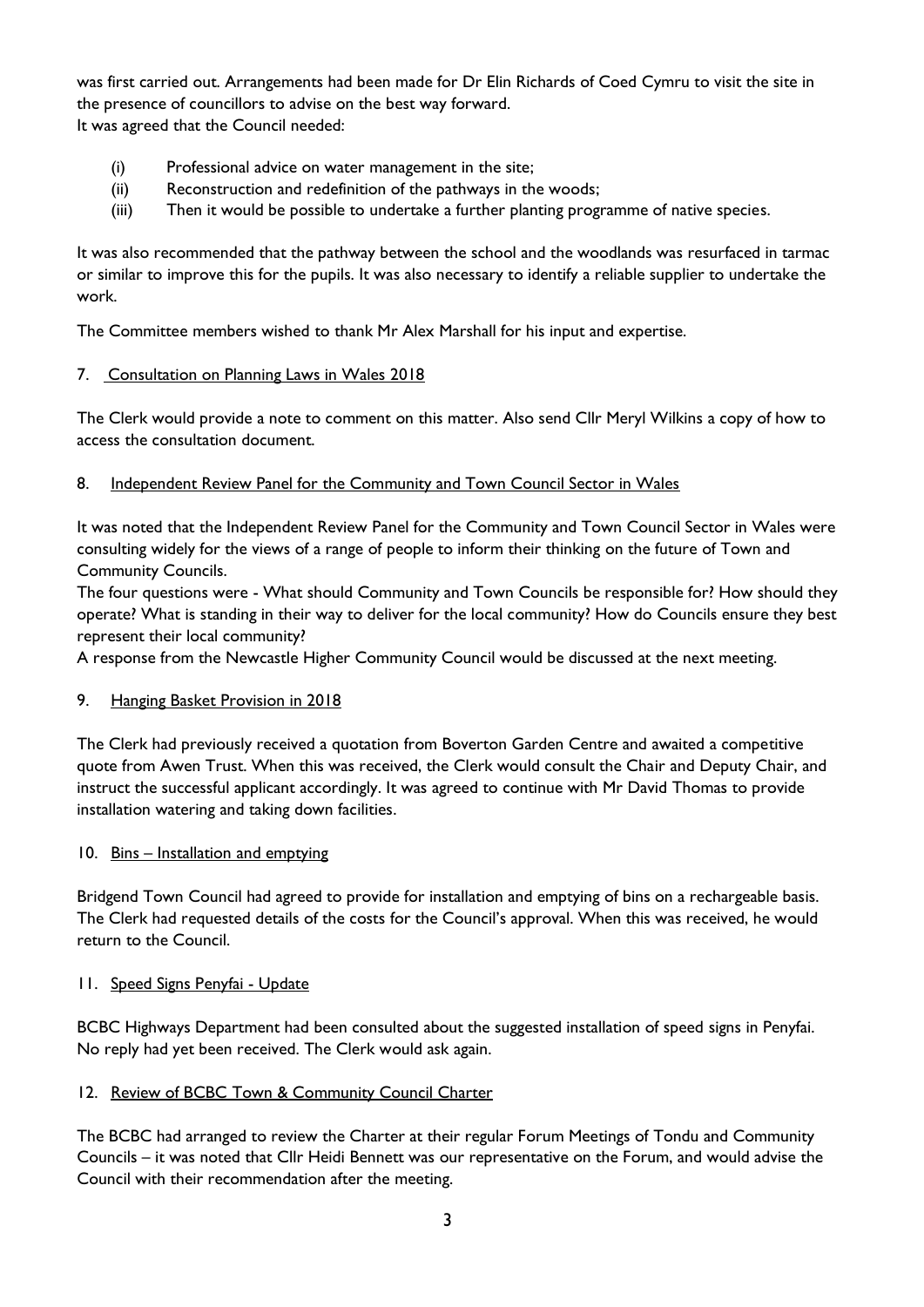# 13. Correspondence

### 1. Cllr Heidi Bennett

Report following attending a Planning Aid Wales training session on 18 December. This mentioned the preconsultation process required of developers in certain circumstances. The requirement of the developer was to consult with stakeholders including Community Councils. A developer needed to submit a pre-application consultation report detailing the consultation responses and action taken.

# 2. One Voice Wales

Letter from OVW Chair concerning the Community and Town Council Review Panel which would review the future role of the Community and Town Council sector. One Voice Wales had consulted and would submit a detailed sector submission outlining aspirations for the future. OVW encourages Councils to submit their own evidence as well.

# 3. The Independent Review Panel

The review of Community and Town Councils in Wales was launched to give everyone in the sector, and wider community, the opportunity have their views heard and to shape the future of Community and Town Councils. It is important the views of our council are fed into the review panel to inform their consideration of what Community and Town Councils should be responsible for, how should they operate, and what is standing in their way to deliver for the community.

The four questions are - What should Community and Town Councils be responsible for? How should they operate? What is standing in their way to deliver for the local community? How do Councils ensure they best represent their local community?

# 4. BCBC

BCBC requested that the review of the Town & Community Councils Charter was on Agendas for January or February to consider how the Charter can be updated to create an effective framework for maintaining and developing working relationships between Councils across the County Borough.

5. HMRC

Update on reclaim of VAT. Clerk had noted the changes.

### 6. Professor Jeff Jones

Agreeing to the use of the Meeting room on Tuesday 9 January and expressing thanks for the new Christmas lights in Tondu which had been commented on favourably, also an update on the grant the Council gave for the storage cupboards in the kitchen and downstairs meeting room.

### 7. BCBC

The next meeting of the Town and Community Council Forum to be 29 January 2018 at 4.00 p.m.

### 8. One Voice Wales

The next meeting of the OVW Bridgend / Vale/ Cardiff Area Committee will be on Monday 15 January at the lesser Hall Cowbridge at 7.00 p.m. Forwarded to Cllr Heidi Bennett.

### 9. Alex Marshall

Agreement to attend the January meeting of the Council to help present a report from the maintenance Committee.

### 10. BCBC

Invoice for bus shelter cleaning in the sum of £59.63 for the quarter.

### 11. AABC Limited

Initial Invoice for the registration of the website address and 50% of the build cost and hosting for the first year for the Council's website. £307.20.

### 14. Planning Applications

The Council discussed the following current planning applications and made no comments on the first two.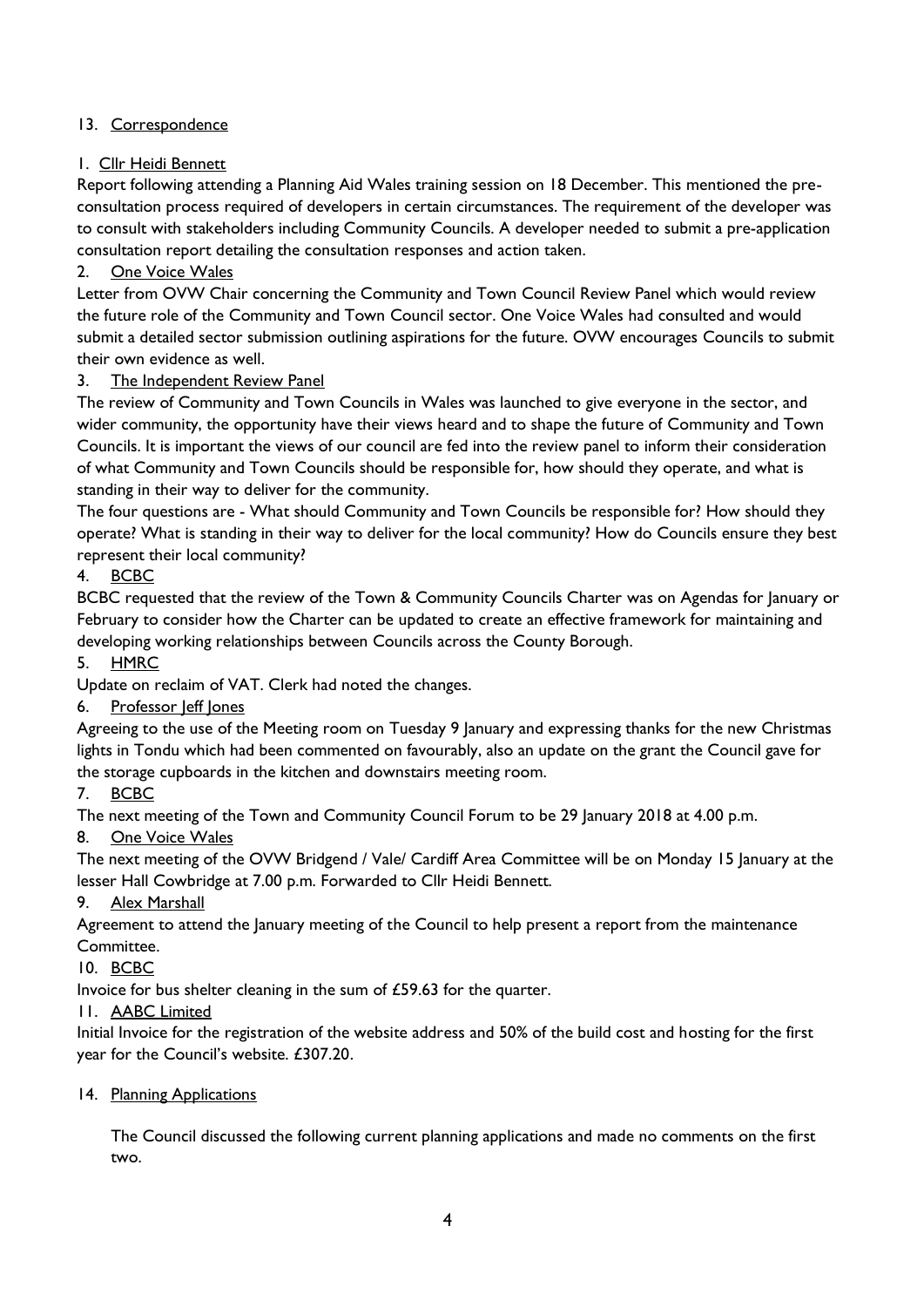### P/17/1030/FUL 50 Graham Avenue, Penyfai CF31 4NP P/17/993/FUL Llangewydd Cottage Court Colman CF32 0HE

#### P/17/1073/FUL Land off All Saints Way Penyfai

Regarding this application it was agreed that Cllrs Gary Haines and Heidi Bennett would attend a site visit and develop a response.

#### 15. Reports

Cllr Heidi Bennett mentioned that a number of Penyfai residents had publicly expressed their disappointment about the Christmas Lights in Penyfai this year. A meeting had been arranged last year with the joint suppliers to plan the lights in advance which all councillors had been invited to attend. The Clerk reported that he had arranged with Mr John Lewis of Highways to hold a meeting with Councillors to look at the possibility of installing a small number of poles for use for hanging baskets, Christmas lights etc, in Penyfai, given that not all owners of lighting columns telephone columns, etc were in agreement to their property being used. It was also noted that the Clerk had invited Mr Darren Brearley to attend the March meeting of the Council to prepare options in good time for the next season.

It was agreed, given the recent pre-application consultation in Penyfai, that it would be helpful for a number of councillors to act as a planning committee. Three Councillors volunteered, Cllr Gary Haines, Cllr Heidi Bennet and Cllr Meryl Wilkins. They would take a preliminary look at applications for major developments as they arose, and would made a report to the Council about them. The Clerk would agenda Planning Committee for the next meeting to confirm this formally.

Cllr Dave Fowler reported that there had been two cars parked long term on the public footpath between Pentrefelin and Meadow Street. The Clerk would arise BCBC Rights of Way accordingly.

Cllr Dave Fowler also mentioned that trees had been cleared under railway line – Cllr James Radcliffe had asked them to look at the trees and at fly tipping.

Cllr Meryl Wilkins reported on the consultation carried out by the Welsh government on the ban on children being smacked, and welcomed it.

Cllr Mal John thought the poppies on lamp posts that had been provided in Cowbridge in 2017 were very effective. He felt that they could be looked into for next year The Clerk would ask the Cowbridge Town Clerk for details.

16. Finances

### (a) Accounts for payment

The following accounts would be paid:

| <b>BCBC</b> (bus shelter cleaning)            | 59.63 (201571)    |
|-----------------------------------------------|-------------------|
| AABC Ltd (website work)                       | 307.20 (201572)   |
| David Thomas (Hanging basket maintenance)     | 5,400.00 (201573) |
| Cllr Derrick Baker (Framing for Winning Card) | 29.00 (201574)    |

NB Cllr Heidi Bennett had obtained emailed approval from the Community Council to purchase additional advent calendars for distribution to the Scout Hall nursery and highlighted the need to